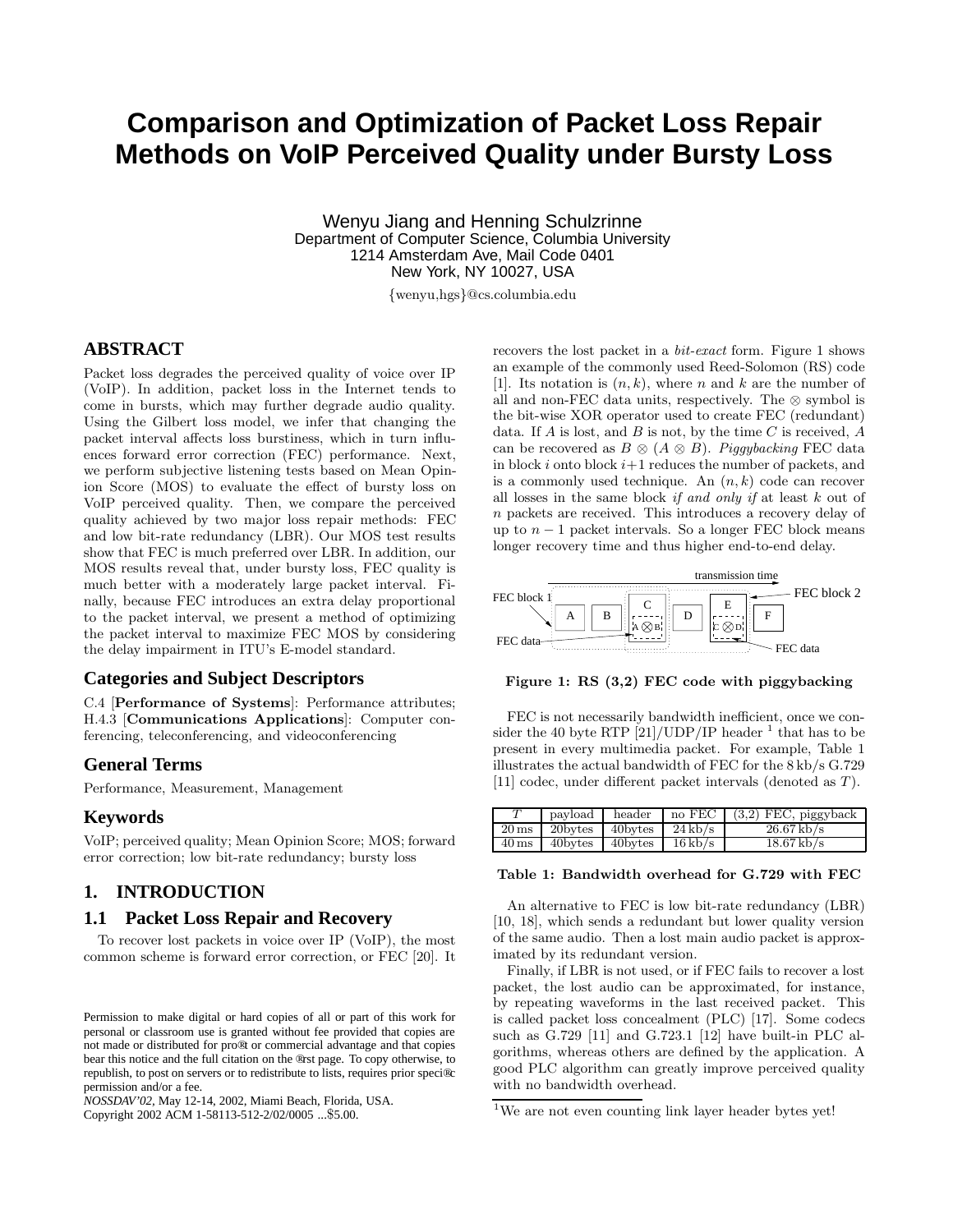To determine the quality of VoIP under packet loss, the most common metric is the Mean Opinion Score (MOS). In a MOS test, the listeners rate audio clips by a score from 5 to 1, with 5 meaning Excellent, 4 Good, 3 Fair, 2 Poor, and 1 Bad. The resulting average score across listeners is the MOS. The details of MOS test procedures are described in ITU recommendation P.830 [13].

#### **1.2 List of Contributions**

Packet loss in the Internet is usually bursty [23, 2], which has certain implications on PLC and FEC. Therefore we have investigated the effect of bursty loss on various aspects of perceived quality in VoIP.

Our main contributions in this paper are as follows. First, we have performed a wide range of MOS listening tests, comparing random versus bursty loss. Then we cover many issues not addressed in previous studies, such as testing different degrees of loss burstiness and packet intervals. Second, we present not only regular MOS test results but also an original study on the MOS quality under FEC and its dependence on loss burstiness and packet interval. Third, our MOS test on FEC and LBR is the first concrete experiment to show that FEC is preferable to LBR. Finally, we have introduced a new method of optimizing FEC MOS through the use of the E-model, considering the delay introduced by FEC.

The remainder of this paper is organized as follows. Section 2 discusses the Gilbert loss model. Section 3 discusses related work. Section 4 gives MOS experiment design rationale and Section 5 presents the corresponding results. Section 6 concludes the paper and lists future work.

# **2. LOSS MODELING**

#### **2.1 The Gilbert Model**

The Gilbert model is most commonly used to describe bursty losses, often found in the Internet [23, 2]. It has two parameters, unconditional and conditional loss probability, denoted as  $p_u$  and  $p_c$ , respectively. The Gilbert model use  $p_c$  to quantify loss burstiness.



**Figure 2: The Gilbert model**

An alternative representation is using transition probabilities p and q, as in Figure 2. Apparently  $q = 1-p_c$ , whereas p can be computed as:

$$
p = \frac{p_u \cdot q}{1 - p_u} = \frac{p_u \cdot (1 - p_c)}{1 - p_u} \tag{1}
$$

Compared to more complex loss models, the Gilbert model allows much easier evaluation in our tests because we need to compare only two parameters instead of many.

### **2.2 Loss Burstiness vs. FEC Performance**

If a network path is characterized by a Gilbert model with  $p_u, p_c$  specified at 20 ms interval, then to correctly simulate the path at 40 ms the simulator should still generate events at 20 ms, but pick either the even or odd sequence, as follows:

11000111000001000 original T=20ms event simulation 1 0 0 1 0 0 0 0 0 odd sequence, simulates T=40ms 1 0 1 1 0 0 1 0 even sequence, also simulates T=40ms

Using the above definition, we can derive the new loss pattern when the packet interval changes. In particular, Figure 3 shows how to compute the new conditional loss probability  $p_{c,k}$  when the packet interval changes from T to kT, for  $k = 2$ . The term  $p_c^2$  and  $q \cdot p$  comes from Figure 3(a) and (b), respectively.



#### **Figure 3: Re-calibrating a Gilbert model when the packet interval increases from** T **to** 2T

Similarly, Figure 4 illustrates the case for  $k = 3$ . After adding up individual terms in Figure  $4(a)-(d)$ , the new conditional loss probability is:



**Figure 4: Packet interval increases from** T **to** 3T

The similarity of the above two equations for  $k = 2$  and 3 allows a natural generalization to the following formula:

$$
p_{c,k} = \frac{(p_c - p_u)^k}{(1 - p_u)^{k-1}} + p_u \tag{2}
$$

Proof of Formula (2) is relatively straight-forward. It is by induction on the term  $p_{c,k} - p_u$  using Figure 5. So we do not show the proof here for brevity. We have also confirmed its correctness by Gilbert model simulation.



**Figure 5:** Induction proof for general  $T \rightarrow kT$  case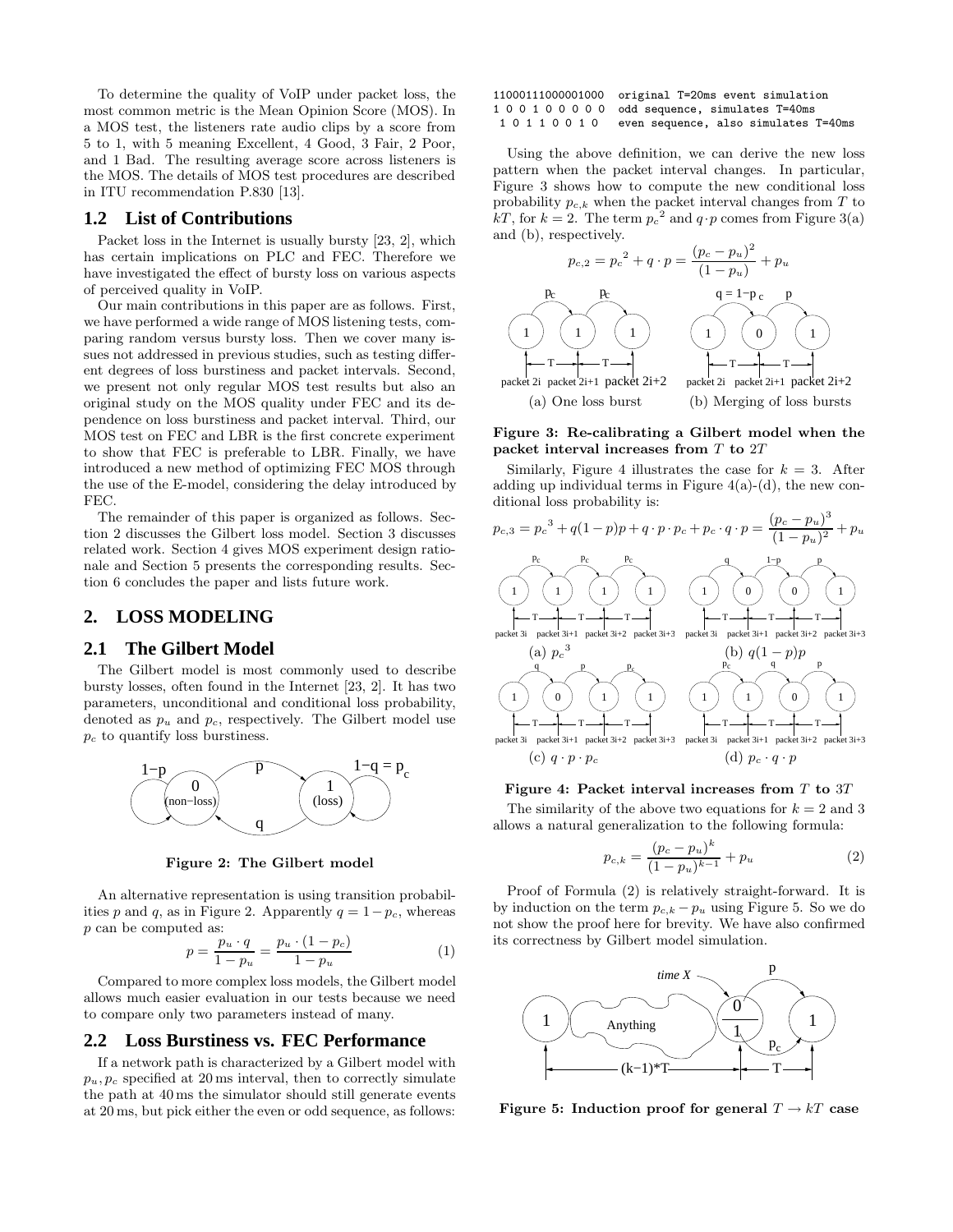

**Figure 6:** Interaction of packet interval T, loss burstiness  $p_c$ , and final loss probability  $p_f$ ;  $p_u=4\%$ 

Figure  $6(a)$  shows the application of Formula  $(2)$ . As packet interval  $T$  increases, loss burstiness  $(p_c)$  decreases. That is, the loss pattern becomes less bursty and more Bernoulli-like. Hence in Figure  $6(a)$   $p_c$  gradually approaches  $p_u$ , that is, the random or Bernoulli limit.

In an  $(n, k)$  FEC code, none of the lost packets in a block are recoverable if more than  $n-k$  packets are lost. The final loss probability after FEC (denoted as  $p_f$ ) for an  $(n, k)$  code under Bernoulli or random loss [19] is:

$$
p_f = p \left( 1 - \sum_{i=k}^{n-1} {n-1 \choose i} (1-p)^i p^{n-1-i} \right) \tag{3}
$$

Frossard [7] gives an in-depth derivation of final loss probability in a Gilbert loss process. However, it assumes no piggybacking. Since piggybacking is widely used, we use Figure 7 to derive the formula for  $p_f$  for a (3,2) code. We are investigating whether this procedure is generalizable to any  $(n, k)$  code. The formula is as follows:

$$
p_f = p_u \cdot (p_c + q \cdot p/2) + (1 - p_u) \cdot p \cdot p_c/2 \tag{4}
$$

Applying Formula (4), Figure 6(b) shows that final loss probability increases almost linearly with burstiness  $p_c$ . In contrast, the  $p_f$  value under Bernoulli loss (horizontal dashed line) is much lower. Therefore FEC is more effective under a non-bursty loss process.



**Figure 7: (3,2) FEC code under Gilbert loss**

Because loss burstiness decreases with a larger packet interval, and FEC is more efficient if loss is less bursty, it follows that a larger packet interval leads to better FEC performance, as illustrated by Figure  $6(c)$ . Figure  $6(c)$  is very similar to Figure  $6(a)$ , except the vertical axis is the final loss probability instead of loss burstiness.

## **3. RELATED WORK: THE E-MODEL**

The E-model [14, 4] is an analytical model for predicting voice quality. It considers various impairment factors including delay, loss, echo, loudness, and frequency response.

Each factor is mapped to a score, for instance, loss impairment score  $I_e$  or delay impairment score  $I_d$ . The mapping from loss probability to  $I_e$  is codec dependent, and the Emodel provides mappings for some standard codecs. The conversion from delay to  $I_d$  is by contrast fixed. Figure 8(a) shows an approximated version [4] of delay to  $I_d$  mapping.



**Figure 8: Standard mappings from the E-model**

In VoIP, most other factors such as loudness and echo can be simplified to a default number. This leaves only two remaining factors: loss  $(I_e)$  and delay  $(I_d)$  impairment, from which we can compute a gross score called the  $R$  value. Cole and Rosenbluth [4] give the following equation for calculating the R value in VoIP:

$$
R = 94.2 - I_d - I_e \tag{5}
$$

Finally we apply a fixed mapping  $[4]$  from R to MOS, as shown in Figure 8(b). With this mapping, we can derive MOS as a function of loss probability, using standard loss to  $I_e$  mappings supplied by the E-model. Figure 9 shows such an example.



**Figure 9: MOS behaviors derived from the E-model**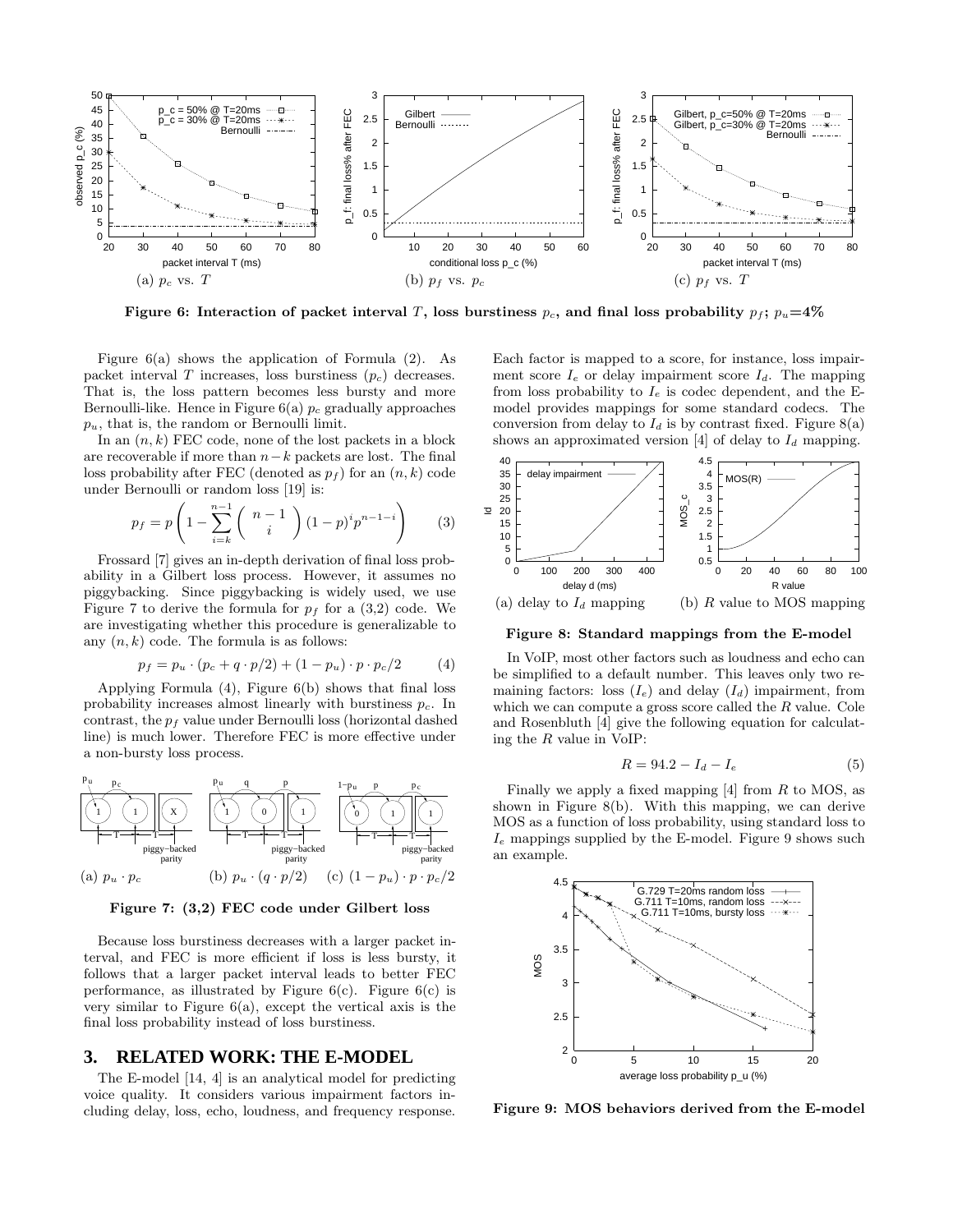The MOS curves supplied by the E-model have some limitations, however. They either assume a small packet size (e.g., 10 ms/packet for G.711 in Figure 9, which is rare in IP), or that bursty loss mapping is not available (e.g., for G.729), or if available, it does not really specify how "bursty" is bursty (G.711 bursty case in Figure 9). These are the issues we intend to address in our MOS tests.

# **4. MOS TEST EXPERIMENT DESIGN**

# **4.1 Objectives**

The main purposes of our MOS listening tests are threefold: First, to examine how bursty and random loss affect perceived quality differently. Second, to compare the quality of FEC and LBR. Finally, for FEC, how we can maximize its quality.

Based on these objectives, and the observation that bursty loss is more common in the Internet, we have designed our experiments with the following emphases:

- Random vs. bursty (Gilbert) loss model
- Compare FEC and LBR, mostly under Gilbert loss
- MOS with or without FEC under a wide range of loss probabilities  $(p_u)$ , loss burstiness  $(p_c)$  and packet intervals  $(T)$ .

So we have designed two test sets,  $\mathcal{N}_1$  and  $\mathcal{N}_2$ . We cover the first two items in  $\mathcal{N}_1$ , and the third item in  $\mathcal{N}_2$ , as described in Table 2 and 3. In Table 2, every two rows form a comparison pair, for example, Bernoulli (A) vs. Gilbert (B).

| $\operatorname{Case}$                                                           | Configuration                      | loss rate $(p_u)$ |      |      |  |
|---------------------------------------------------------------------------------|------------------------------------|-------------------|------|------|--|
| ID                                                                              | by default $p_c = 30\%, T = 30$ ms | $4\%$             | 8%   | 12%  |  |
| A                                                                               | Bernoulli                          | 3.92              | 2.92 | 2.37 |  |
| Β                                                                               | Gilbert                            | 3.49              | 2.71 | 2.19 |  |
| $\overline{\rm C}$                                                              | DoD-LPC LBR                        | 3.23              | 3.12 | 2.27 |  |
| D                                                                               | $\text{FEC}(4,3)$                  | 3.61              | 3.83 | 3.31 |  |
| Ε                                                                               | DoD-CELP LBR                       | 3.21              | 2.96 | 3.06 |  |
| $_{\rm F}$                                                                      | FEC(3,2)                           | 3.90              | 3.96 | 3.44 |  |
| G                                                                               | DoD-CELP LBR Bernoulli             | 4.06              | 3.60 | 3.08 |  |
| Η                                                                               | $\text{FEC}(3,2)$ Bernoulli        | 4.62              | 4.33 | 3.75 |  |
| Ι                                                                               | $G.723.1$ LBR                      | 3.35              | 3.05 | 2.33 |  |
| J                                                                               | $\text{FEC}(2,1)$                  | 3.99              | 3.90 | 3.44 |  |
| Κ                                                                               | G.723.1 Bernoulli                  | 3.75              | 3.46 | 2.83 |  |
| L                                                                               | $\text{FEC}(2,1)$ Bernoulli        | 4.61              | 4.13 | 3.96 |  |
| М                                                                               | $AMR12.2+6.7 LBR$                  | 3.90              | 3.55 | 3.03 |  |
| Ν                                                                               | $AMR12.2 + FEC(3,2)$               | 4.01              | 4.03 | 3.24 |  |
| $\overline{O}$                                                                  | G.723.1 rat w. state repair        | 3.17              | 2.79 | 2.37 |  |
| P                                                                               | G.723.1 rat original               | 3.04              | 2.50 | 2.22 |  |
| main codec: G.729, except for case M, N (AMR)                                   |                                    |                   |      |      |  |
| secondary codec: $G.723.1$ runs in $6.3 \text{ kb/s}$                           |                                    |                   |      |      |  |
| piggybacking: enabled in all FEC codes                                          |                                    |                   |      |      |  |
| packet interval: $T=30 \,\text{ms}$ , except for case M, N $(T=20 \,\text{ms})$ |                                    |                   |      |      |  |
| loss model: Gilbert with $p_c=30\%$ by default                                  |                                    |                   |      |      |  |

#### **4.2 Design of MOS Test Sets**

Table 2: Test set  $\mathcal{N}_1$ : compares PLC, FEC, LBR un**der bursty and random loss, along with MOS results**

The loss range of 4-16% in Table 2 may seem high for the Internet, but we believe it is applicable because the performance of the Internet differs dramatically and is often poor across international paths. Moreover, even a good path may experience temporary congestion, calling for the need to measure its transient state service quality.

| Codec                                                    | $p_u$ | $p_c$ |  | FEC code                                                  |  |
|----------------------------------------------------------|-------|-------|--|-----------------------------------------------------------|--|
|                                                          |       |       |  | G.729   $4-16\%$   30 or 50%   20-60 ms   (3,2) piggyback |  |
| Note: T value of 60 ms is only measured for $p_c = 50\%$ |       |       |  |                                                           |  |

Table 3: Test set  $\mathcal{N}_2$ : compares MOS under different **loss burstiness, with or without FEC**

# **4.3 Design of an Optimal LBR mechanism**

The original LBR in the RAT program [10] has two flaws:

- Main audio codec decoder state drift
- Inescapable decoder state drift in redundant audio codec

Almost all codecs (except G.711) are frame based and have decoder states. The state drift caused by a single frame loss lasts much longer than one frame [22]. The original LBR specification does not use the redundant audio to help restore or repair main codec's decoder state.

The second problem is due to packet alignment order. In all LBR implementation such as the Robust Audio Tool  $(RAT)$  [10], redundant audio packet *i* is sent at a later time, generally piggybacked onto main audio packet  $i + l$ , where  $l = 1, 2, 3...$  is the *lag*. However, by the time main audio packet *i* is lost, then redundant audio packet  $i - l$  is also lost (assume piggybacking), causing decoder state drift in redundant audio from  $i - l$ . So the redundant audio for packet i will surely not be decoded correctly, further reducing voice quality.

Therefore, we have designed a new LBR implementation that addresses both issues. The receiver performs decoder state repair by first decoding the redundant audio, then reencoding it using a duplicate main encoder, and finally decoding it again using the main decoder. Packet alignment is fixed by piggybacking redundant audio corresponding to packet i with main audio packet  $i - l$  instead of  $i + l$ . Finally, alignment should be carefully designed to account for different codec look-ahead delays and frame lengths. For example, G.729 and DoD-CELP [3] have a look-ahead delay of 5 and 15 ms respectively. So we have designed an optimal alignment order in Figure 10 that ensures perfect timing synchronization between G.729 and DoD-CELP frames during playback. In Figure 10, if a G.729 packet  $i$  is lost, the receiver should use the DoD-CELP audio decoded from packet  $i - 1$  as a replacement.



**Figure 10: An optimal LBR frame/packet alignment, G.729 + DoD-CELP, lag is 1 packet or 30 ms**

# **4.4 Statistical Properties of MOS Results**

We have 20 listeners in our MOS tests. However, the precision of our MOS results is as good as traditional MOS tests with 80 listeners. This is because we ask the listeners to grade at 0.1 granularity, where one can give a score like 3.6 instead of 3 or 4. We expect this method to improve MOS accuracy and also reduce variance. Table 4 confirms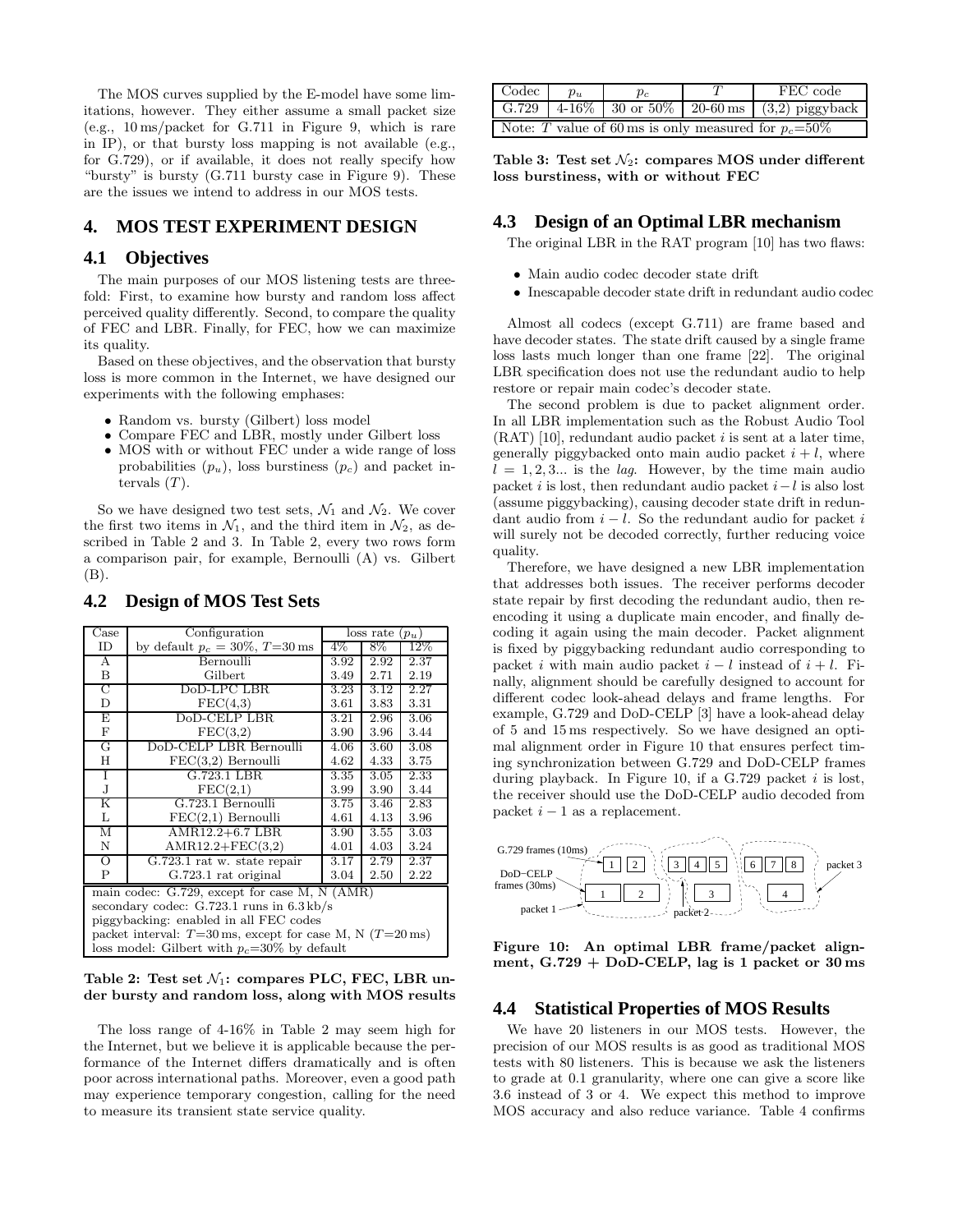

**Figure 11:** Random vs. Gilbert loss on MOS quality; G.729 as main codec,  $T=30 \text{ ms}$ ,  $p_c = 30\%$ 

that this is indeed true. The standard deviation in our test is only 0.5 MOS on average, whereas traditional MOS tests based on integer scoring typically have a standard deviation around 1.0 MOS [6].

| MOS test feature                       | Our setting                 | Traditional           |
|----------------------------------------|-----------------------------|-----------------------|
| $\overline{\text{No}}$ of listeners, N | ንበ                          | 80                    |
| MOS Grading                            | 0.1 granularity             | integer scoring       |
| mean standard deviation                | $\approx 0.5$ MOS           | $\approx 1.0$ MOS [6] |
| 90\% confidence interval               | $\approx 0.193 \text{ MOS}$ | $\approx 0.186$ MOS   |

**Table 4: Improved accuracy via 0.1 MOS scoring**

Therefore with 20 listeners, we have achieved nearly the same confidence interval (0.193 MOS) as in a traditional integer scoring test with 80 listeners (0.186 MOS), as shown in Table 4. In addition, half of the 20 listeners are from New York and the other half from California. This makes the results much less biased based on the region of people.

# **5. MOS TEST RESULTS**

## **5.1 Test Set**  $\mathcal{N}_1$ : **Random vs. Bursty Loss**

Figure 11(a) compares the perceived quality under bursty (curve B, dashed line) and random loss (curve A, solid line). It is obvious that bursty loss has lower MOS. This concurs with the G.711 curves derived from the E-model in Figure 9, where bursty loss also results in lower quality.

Figure 11(b) and (c) compares the quality of LBR and FEC under bursty and random loss. In Figure 11(b), DoD-CELP LBR works much better under random loss (curve G) than bursty loss (curve E) except at  $12\%$  loss rate where they have the same MOS. Not surprisingly, its corresponding (3,2) FEC code also has better MOS under random loss (curve H) than under bursty loss (curve F). It is evident in Figure 11(b) that FEC is always better than LBR, whether under bursty or random loss. We will see similar results in section 5.2. Figure  $11(c)$  shows a similar trend, for G.723.1 LBR and its comparison FEC code.

Figure 11 shows that under either FEC or LBR, or even when neither technique is used, audio quality is always better under random loss. However, this only compares between random and bursty loss. Within bursty loss, the degree of burstiness may not have a monotonic effect on quality degradation. That is, higher burstiness sometimes does not lead to lower MOS. This is to be explained in section *5.3.1*.

Finally, Figure 12 shows the optimality of our LBR implementation, which is described in section 4.3. Curve I



**Figure 12: Performance of LBR variants and optimality of our LBR implementation**

corresponds to our optimal LBR algorithm. It produces a slightly but consistently higher MOS rating than the RATstyle LBR with decoder state repair but non-optimal alignment (curve O). The gap is even further between curve I and the pure RAT-style LBR (with neither enhancement, curve P). Therefore, our LBR algorithm produces the best MOS among other implementations, and thus lends itself to a fair comparison with FEC.

# **5.2** Test Set  $N_1$ : Quality of FEC vs. LBR

Figure 13 compares the MOS achieved by FEC and LBR over four different codec configurations. The first three use G.729 as the main codec, with DoD-LPC [16], DoD-CELP [3], and G.723.1 [12] as secondary LBR codecs. The last one use AMR [8] 12.2 kb/s as the main codec, and AMR 6.7 kb/s as the secondary LBR codec.

In Figure 13, occasionally the MOS does not decrease as loss probability increases. This is due to the effect of loss location [22], because some parts of voice are more vulnerable to loss than others. It can sometimes cause fewer losses to be sound more harmful. However, this effect does not interfere with our interpretation of the results at all, because the relative trends between FEC and LBR are always very consistent and clear. In all sub-figures of Figure 13, the FEC MOS curves (solid lines) are consistently higher than the LBR MOS curves (dashed lines). The gap is widest for G.723.1 LBR, and narrowest for AMR LBR.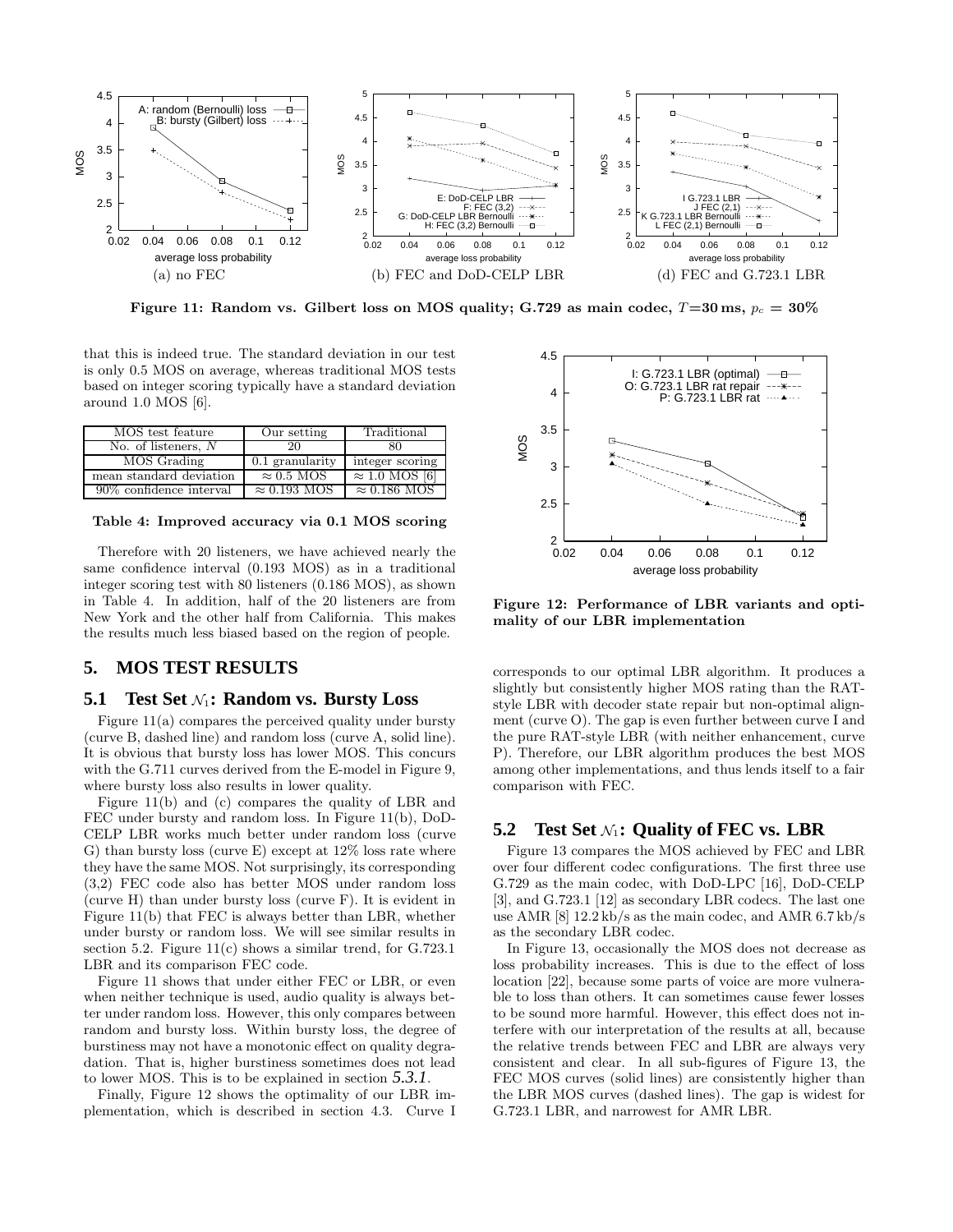According to Figure 13, FEC has a clear advantage over any LBR configuration. This is probably because FEC recovers lost packet in bit-exact form, therefore decoder state drift problem is non-existent unless a packet is unrecoverable. In addition, in LBR each packet loss will cause a sudden switch between high (original) and low quality (redundant) audio. The sudden switching can cause some listening discomfort, which may also be attributed to LBR's lower MOS score.



**Figure 13: FEC vs. LBR on MOS quality, Gilbert**  $\cos (p_c = 30\%)$ ; G.729 is main codec except for case (d);  $T=30$  ms except for case (d) where  $T=20$  ms

Figure 14(a) compares the MOS performance of all four LBR configurations. AMR LBR has the best quality, possibly because both its main and secondary codecs are of the same family (AMR), and this "affinity" may have improved LBR quality. All three other LBRs are similar except DoD-CELP LBR is better at higher loss rate (12%). It should be noted however, that even AMR LBR produces lower MOS than its corresponding FEC code.



(a) LBR based on different codecs (b) different FEC codes

#### **Figure 14: Comparisons within the same category**

Among all FEC codes in Figure 14(b), FEC (3,2) (both G.729 and AMR) and  $(2,1)$  code has the best quality,  $(4,3)$ code is slightly worse, because it has a smaller amount of redundant data. Notice that at  $4\%$  loss, the MOS of  $(4,3)$ code is lower than MOS at 8% loss. This is not because the FEC code performed badly, in fact, the final loss probability is within expected range. There loss location [22] must have had a special impact on quality, as explained earlier. Because  $p_f$  values for both 4% and 8% cases are small and

comparable, it is quite possible for the  $4\%$  case to sound worse than the 8% case. But again this does not change the fact that FEC produces better quality than LBR.

Finally, in terms of CPU complexity, FEC is much more economical than LBR. For example, G.729 and G.723.1 requires 20 and 14.6 MIPS (million instructions per second)[5], respectively. An FEC code only requires a few logical operations (e.g., XOR) for every payload byte. G.729 runs at 8 kb/s and thus produces 1000 payload bytes per second. Therefore a typical FEC code would need only a few kilo logical operations per second, that is, less than 0.01 MIPS. By comparison, LBR requires the sender to run two codecs simultaneously. Therefore an LBR configuration of G.729 + G.723.1 would require a total of  $20+14.6 = 34.6$  MIPS, as opposed to  $20+0.01 = 20.01$  MIPS with FEC. In terms of delay, it depends on the FEC code block size and LBR lag. In our experiments they are generally comparable.

# **5.3 Test Set** N2**: MOS Quality vs. Loss Burstiness and Packet Interval**

#### *5.3.1 MOS without FEC*



**Figure 15: MOS quality with respect to loss bursti**ness ( $p_c$ =30-50%, specified at  $T=20$  ms) and packet **interval (**T**=20-60 ms), no FEC case**

Figure 15 shows how MOS changes over a loss range from  $4\%$  to  $16\%$ , under different loss burstiness  $(p_c)$  and packet intervals  $(T)$ . Figure 15(a) and (b) illustrate how packet interval affects MOS. In both (a) and (b), increasing  $T$  always improves MOS slightly when loss is low  $(p_u=4\%)$ . A possible explanation is that under bursty loss, with a larger T, there will be fewer loss bursts, hence fewer distortions. When overall loss is low, this may be more appealing to a listener. For higher loss rates, however, the trend is not clear.

Figure 15(c) and (d) show how loss burstiness  $(p_c)$  affects MOS. For both  $(c)$  and  $(d)$ , a higher  $p_c$  degrades MOS slightly for low loss  $(p_u=4\%)$ , but improves MOS slightly for high loss  $(p_u=12-16\%)$ . To our knowledge, these two opposite trends have not been cited in previous studies [15, 9]. This behavior is also different from the results in sec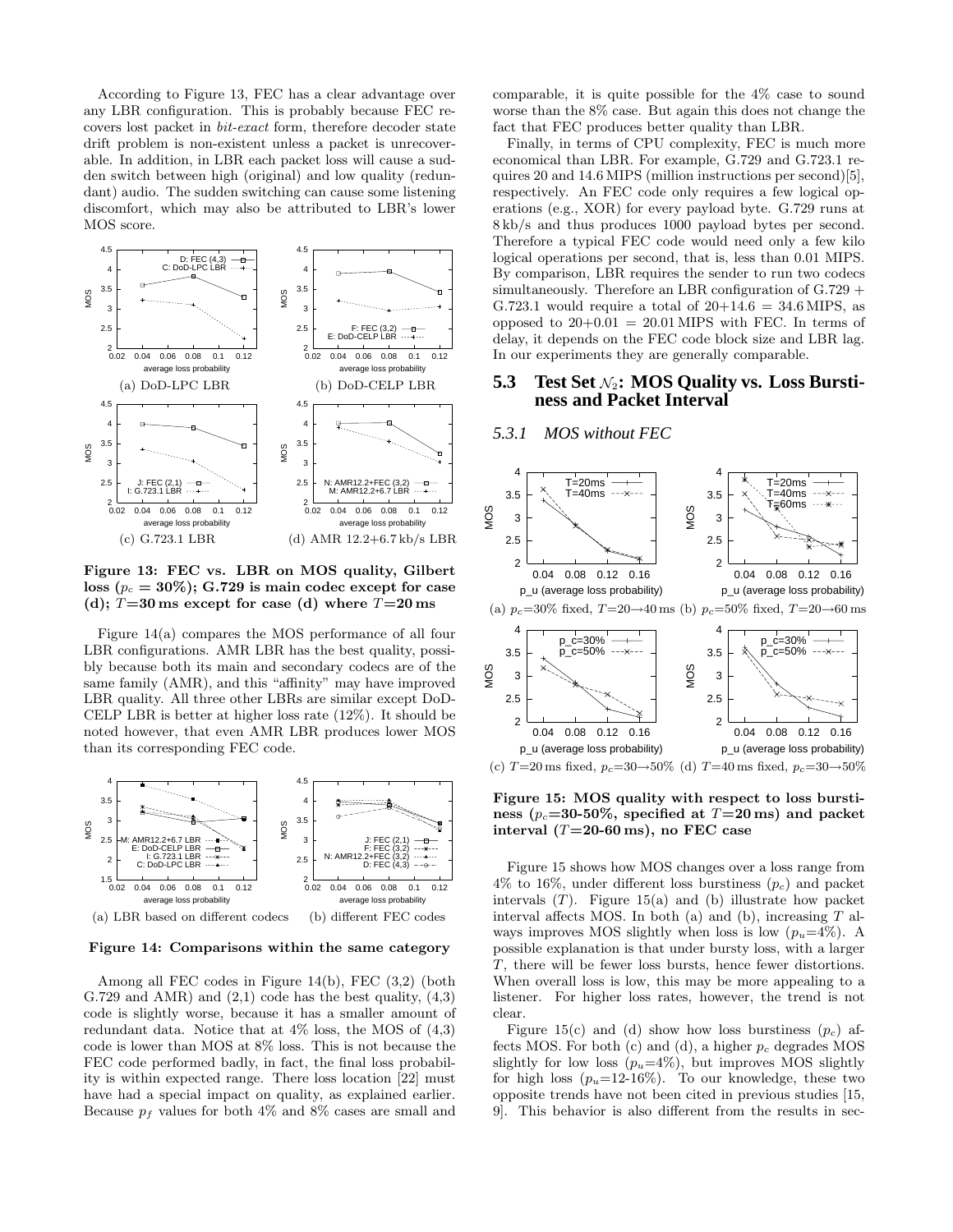tion 5.1, but they do not contradict each other, because section 5.1 compares only random and bursty loss (with  $p_c=30\%)$ , whereas Figure 15(c) and (d) compares the MOS effect of different degrees of loss burstiness (with  $p_c=30\%$ and 50%). Finally, for both  $T=20 \text{ ms}$  and 40 ms, we see the same opposite trends, so this behavior is less likely to be a random artifact of our MOS tests (e.g., selection of random seeds for packet loss). To determine the precise effect loss burstiness has on perceived quality, however, would require considerably more tests.

#### *5.3.2 MOS of FEC vs. Packet Interval* T

Most portions of the MOS curves in Figure 15 (where  $p_u \geq 8\%$ ) are not very applicable in practice. Users are unlikely to tolerate a service where quality is mostly below fair (i.e.,  $MOS \le 3.0$ ). However, if FEC can greatly improve MOS, this will become a viable service. This has motivated us to conduct more MOS tests with FEC. Since we already know from the results of test set  $\mathcal{N}_1$  (section 5.2) that FEC gives much better quality than LBR, it is desirable to find under what setting FEC maximizes MOS quality.

Figure 16 shows how FEC improves quality over Figure 15(a), where loss burstiness  $p_c$  is 30%. In particular, the FEC MOS at  $T=40$  ms is consistently 0.5 to 0.6 MOS higher than the corresponding FEC MOS at 20 ms. This is illustrated by the vertical arrow in Figure 16. So the selection of packet interval can be vital on FEC quality. Apparently, a larger packet interval wins in this case.



**Figure 16: MOS quality of FEC under different** packet intervals,  $(3,2)$  piggyback FEC code,  $p_c$  = **30% specified at** T**=20 ms**

Figure 17 is similar to Figure 16, except that loss is burstier  $(p_c = 50\% \text{ instead of } 30\%).$  Figure 17(a), (b) and (c) compare the MOS of FEC against non-FEC, and (d) compares FEC among different packet intervals. From Figure 17(d), we see that similar to Figure 16, increasing  $T$  also gives better FEC MOS. The only small exception is at  $p_u=12\%$ , when T changes from 40 to 60 ms, FEC MOS decreases slightly. We have verified that the final loss probability after FEC  $(p_f)$  is within expectation for both 40 and 60 ms packet intervals. There should not be any significant measurement error in the MOS result data either, because we can clearly see in both Figure 17(b) and (c) a consistent and near-constant increase in MOS from the non-FEC curve to FEC curve. Such consistency is unlikely if the MOS results are unreliable or have large variance.



**Figure 17: MOS quality of FEC under different** packet intervals,  $(3,2)$  piggyback FEC code,  $p_c$  = **50% specified at** T**=20 ms**

A plausible explanation is that with a larger packet interval, the duration of final loss bursts (which is proportional to  $T$ ) is also much longer. Fewer but much "bigger" losses could result in worse quality, especially if an average burst is long enough to wipe out an entire phoneme in the speech. Another possibility is due to the effect of loss location [22], as explained in section 5.2. To determine which is the actual cause would require many more MOS tests.

Figure 17(d) suggests that for low loss  $(p_u=4-8\%)$ , FEC has highest MOS with a 60 ms packet interval, and for high loss (12-16%), a packet interval of 40 ms may be preferable. This may serve as a guidance on how to select the best packet interval.

## *5.3.3 Comparison with the E-model*



**Figure 18: G.108 mapping (random loss) vs. our** MOS results (bursty loss,  $p_c = 30\%$ ), G.729 codec, T**=20 ms**

For the G.729 codec, the E-model supplies only a random loss mapping in the ITU G.108 recommendation [15], with a packet interval of 20 ms, as in Figure 9. Since one of our MOS tests in set  $\mathcal{N}_2$  has the same configuration except it is under bursty loss ( $p_c$ =30%, as in Figure 15(a)), we compare both of them in Figure 18(a). We have normalized our MOS results by having the same starting point at 0% loss, so that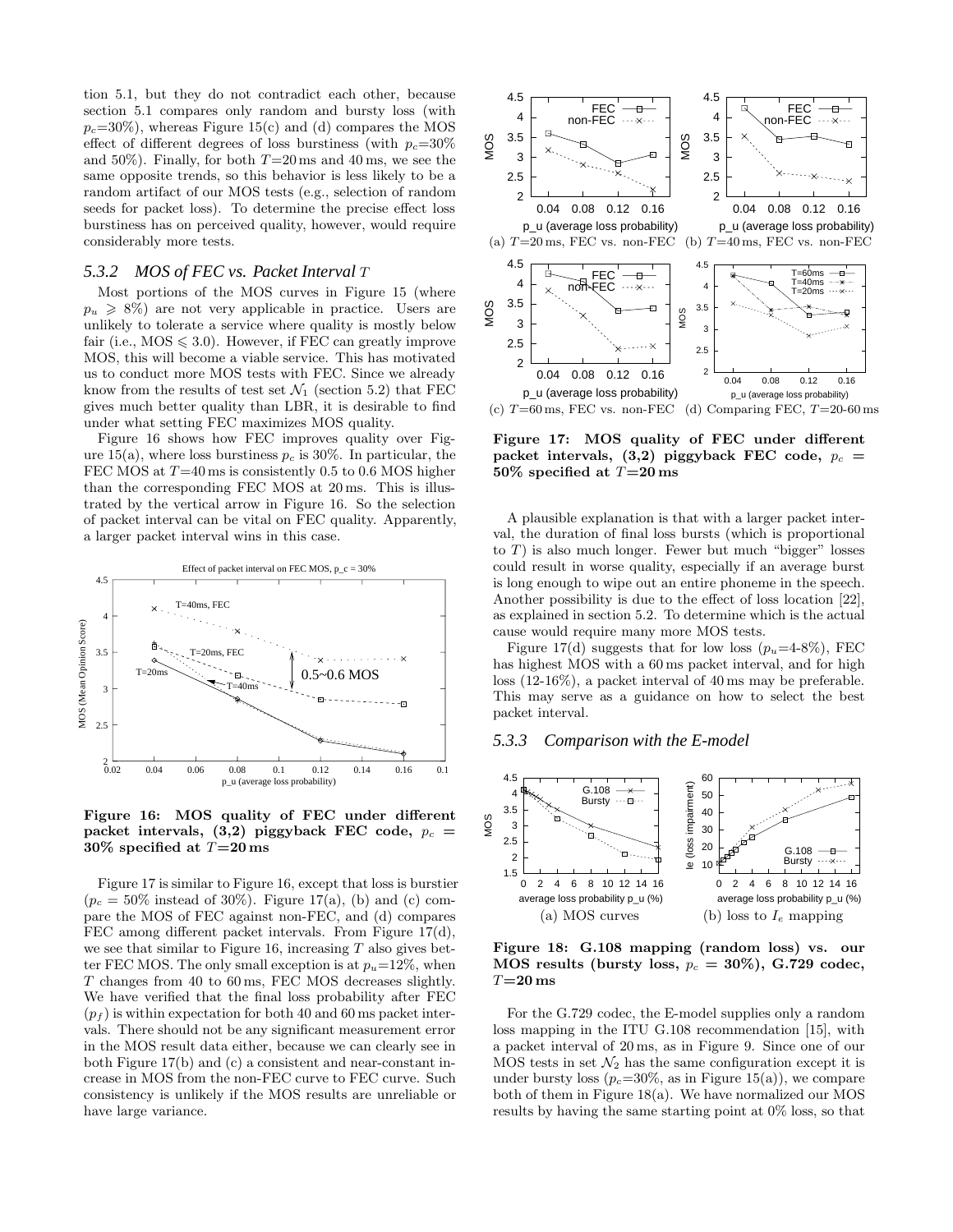

Figure 19: Trade-off between final loss probability  $(p_f)$  and delay impairment  $(I_d)$  when optimizing packet **interval** T **to** maximize FEC *conversational* MOS;  $p_c=30\%$ ; using (3,2) FEC code with piggyback

it is a fair comparison to the E-model mapping. Similar to the two G.711 curves in Figure 9, bursty loss (our result curve) has lower quality than random loss (G.108 curve).

#### *5.3.4 Optimizing Packet Interval with Delay Impairment*

Normally a MOS test is listening only and does not consider the effect of delay. The resulting MOS is also called listening MOS. In practice, high delay impairs interactive conversations. The E-model maps this effect to the delay impairment score  $(I_d)$  and then calculates a *conversational* MOS, denoted as  $MOS_c$ . Because the R to MOS mapping in Figure 8(b) is reversible, we can reversely map MOS into the corresponding  $R$  value, and then derive the corresponding loss impairment score  $(I_e)$  as  $94.2 - R - I_d$ , per Equation (5). Apparently  $I_d$  should be set to 0 if the MOS results were listening-only. Then we can obtain a loss rate to loss impairment score mapping. Figure 18(b) illustrates this reverse-engineered loss  $(p_u)$  to impairment  $(I_e)$  mapping for G.729 bursty loss ( $p_c$ =30%). It is compared against G.108's random loss to  $I_e$  mapping. Apparently the impairment score is higher under bursty loss.

Figure 6(c) shows how the final loss probably  $p_f$  decreases when the packet interval  $T$  increases. If we use Formula  $(4)$ to predict  $p_f$  from the original loss probability  $p_u$ , and then apply the loss to  $I_e$  mapping in Figure 18(b), we can use the E-model to predict FEC MOS. If delay impairment is not considered, that is,  $I_d = 0$ , the FEC MOS predicted by the E-model will always increase with T. However, for an  $(n, k)$ FEC code, the maximum FEC delay d introduced is  $nT$ including the packetization delay. So the delay impairment  $I_d$  is no longer zero. Figure 19(a) demonstrates the effect of delay impairment on predicted FEC conversational MOS  $(MOS<sub>c</sub>)$  for a (3,2) FEC code with piggybacking. Here a packet interval of 40 ms maximizes  $MOS_c$ , when the original loss is 4%.

Applying the same procedure, we can obtain the trend of FEC  $MOS_c$  for other original loss rates, as illustrated in Figure 19(b). Here FEC  $MOS_c$  is maximized with a packet interval of 40 or 60 ms, and the MOS difference between using a 40 ms and 60 ms interval is minor.

To validate MOS predictions of the E-model in Figure 19(b), we plot the predicted FEC MOS at  $T=40$  ms versus its reference FEC MOS curve from Figure 16. The reference curve is normalized so that it also takes delay impairment into

account. The resulting comparison chart is Figure 19(c). Overall, the prediction curve matches well with the real test. The MOS predicted by the E-model is slightly higher than our actual test results. This is possibly because the final loss pattern after FEC is much burstier than the original loss, since the unrecoverable packets are apparently those that come in long bursts. Therefore, the  $p_u$  to  $I_e$  mapping that we use here in Figure 18(b) (which is based on its original and less bursty loss pattern) may no longer apply accurately. This may require re-doing the loss to  $I_e$  mapping and it is part of our future work.

The test curve in Figure  $19(c)$  becomes horizontal between 12 and 16% loss. The exact reason for this is unknown, but it is possible users become insensitive to quality drop beyond a certain loss rate. It requires more MOS testing to determine the right cause.

# **6. CONCLUSIONS AND FUTURE WORK 6.1 Conclusions**

We present an evaluation study on the effect of random and bursty (Gilbert) packet loss on VoIP perceived quality. The results indicate that bursty loss leads to lower MOS than random loss, but the trends sometimes become less clear if loss burstiness is too high. Next, we conduct more MOS tests to compare the quality achievable by FEC and low bit-rate redundancy (LBR). Our results show that FEC is prefer to LBR for all LBR codec configurations tested. Finally, both our theoretical analysis and real MOS tests confirm that a larger packet interval generally improves FEC quality. We then describe a new method that maximizes FEC conversational MOS by choosing an optimal packet interval. The method is based on the E-model and it automatically trades off between FEC delay and listening quality.

Our MOS tests explore a few areas not covered in previous studies [14, 15]. This includes a wider range of application settings, such as the choice of packet interval and the degree of loss burstiness. Our MOS comparison study of FEC and LBR is the first to demonstrate FEC's advantage over LBR. Although there have been studies on FEC objective performance, for example, in terms of final loss probability, our investigation of FEC MOS, or subjective performance is unique. Finally combining final loss probability prediction and the E-model loss impairment mapping, we have established a procedure for selecting the optimal packet interval that maximizes conversational MOS  $(MOS<sub>c</sub>)$  under FEC.